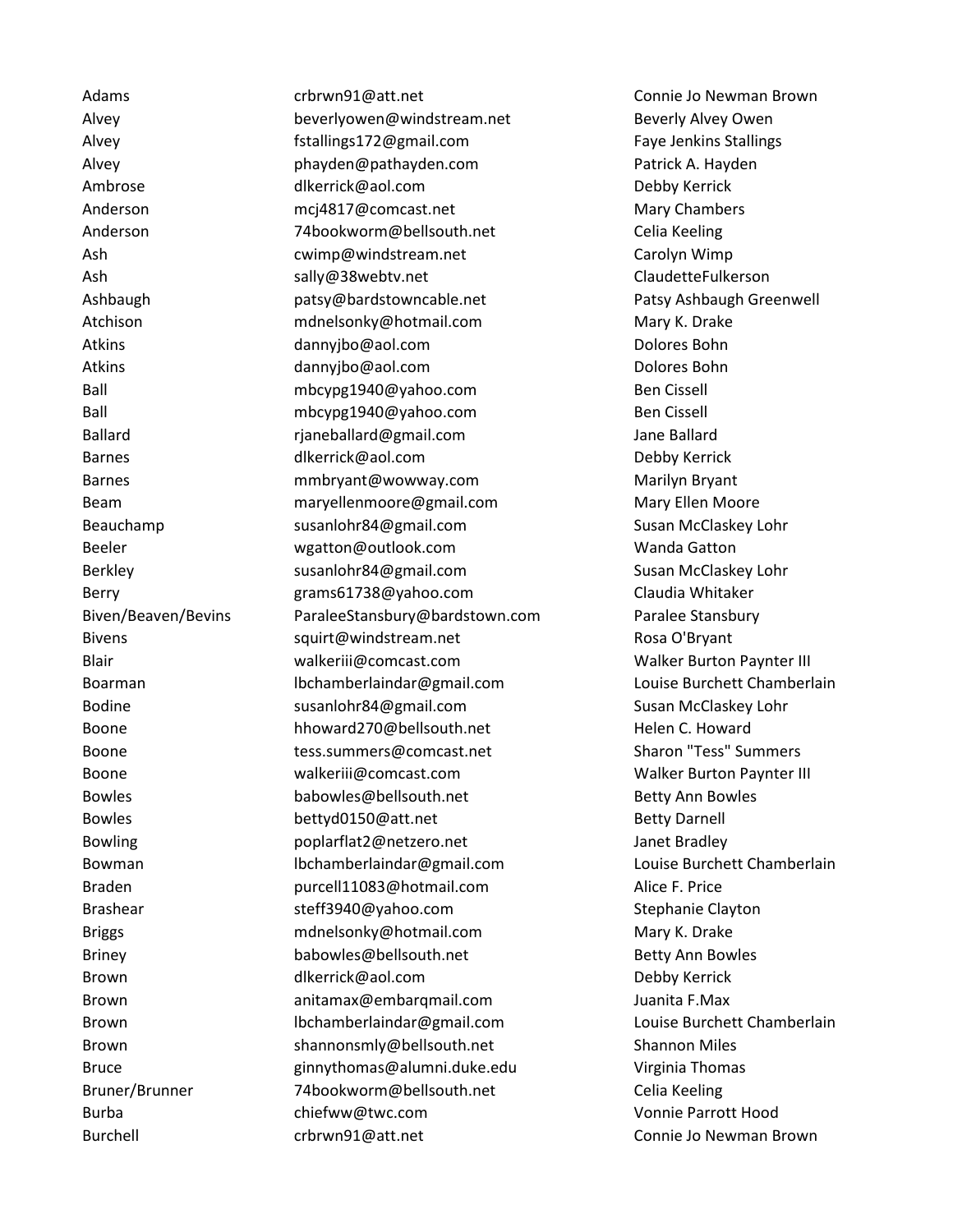Burke **babowles@bellsouth.net** Betty Ann Bowles Burkhead [bettyd0150@att.net](mailto:beverlyowen@windstream.net) Betty Barnell Burnett [ryland.jim7@gmail.com](mailto:beverlyowen@windstream.net) James R. Ryland Calvert [mdnelsonky@hotmail.com](mailto:beverlyowen@windstream.net) Mary K. Drake Cameron [maryellenmoore@gmail.com](mailto:beverlyowen@windstream.net) Mary Ellen Moore Carns [robertamcreynolds@gmail.com](mailto:robertamcreynolds@gmail.com) Roberta McReynolds Carrico [dannyjbo@aol.com](mailto:beverlyowen@windstream.net) Dolores Bohn Carrier [chiefww@twc.com](mailto:beverlyowen@windstream.net) Vonnie Parrott Hood Cartmell wellsjh@bardstown.com Jessieanne Wells Cartmell steff3940@yahoo.com Stephanie Clayton Cecil and Bettyd0150@att.net Betty Darnell Betty Darnell Cecil poplarflat2@netzero.net Janet Bradley Cecil [cjkek@bellsouth.net](mailto:cjkek@bellsouth.net) Janice Hall Cecily anitamax@embarqmail.com Juanita F. Max Chapeze joedube@cox.net Joseph Dube Cissell mbcypg1940@yahoo.com Ben Cissell Cissell [cjkek@bellsouth.net](mailto:cjkek@bellsouth.net) Janice Hall Cissell anitamax@embarqmail.com Juanita F. Max Clark/Clarke scmccp@aol.com Carolin S. Pettit Clark/Clarke ryland.jim7@gmail.com James R. Ryland Clark/Clarke **Park Interpretent phardgrove** hotmail.com **Park Hardgrove** Park Hardgrove Clark/Clarke [sherrios53@gmail.com](mailto:sherrios53@gmail.com) Sherri Hessick Clarkson walkeriii@comcast.com Walker Burton Paynter III Clayton steff3940@yahoo.com Stephanie Clayton Collings and Standerson @aol.com Steven F. Anderson Steven F. Anderson Steven F. Anderson Cook [patsy@bardstowncable.net](mailto:patsy@bardstowncable.net) Patsy Ashbaugh Greenwell Cook [steff3940@yahoo.com](mailto:steff3940@yahoo.com) Stephanie Clayton Coomes **Coomes** ddeslaurie@aol.com **Dorothy DesLauriers** Coomes jackiebuick69@hotmail.com Jacqueline Buick Coomes anitamax@embarqmail.com Juanita F. Max Coomes **majw@bardstowncable.net** Mary Annette Wimsatt Coomes [lbchamberlaindar@gmail.com](mailto:lbchamberlaindar@gmail.com) Louise Burchett Chamberlain Cox [ginnythomas@alumni.duke.edu](mailto:ginnythomas@alumni.duke.edu) Virginia Thomas Craddock craddock1150@gmail.com Theresa Craddock-Ponce Crenshaw **Steff3940@yahoo.com** Stephanie Clayton Crist wellsjh@bardstown.com Jessieanne Wells Crist steff3940@yahoo.com Stephanie Clayton Crow/e steff3940@yahoo.com Stephanie Clayton Crume grams61738@yahoo.com Claudia Whitaker Curtsinger 74bookworm@bellsouth.net Celia Keeling Curtsinger [Fstefater@aol.com](mailto:crbrwn91@att.net) Faye Stefater Dawson [suzannemoeller@att.net](mailto:suzannemoeller@att.net) Suzanne Moeller Dever/s [mbcypg1940@yahoo.com](mailto:crbrwn91@att.net) Ben Cissell Dever/s and the [sally38webtv.net](mailto:crbrwn91@att.net) claudette Fulkerson claudette Fulkerson Donahue esjd@bardstowncable.net Elizabeth Donahue Downs [angiehalluw@hotmail.com](mailto:angiehalluw@hotmail.com) Angie Hall Downs [bjb42190@att.net](mailto:bjb42190@att.net) Barbara Bayens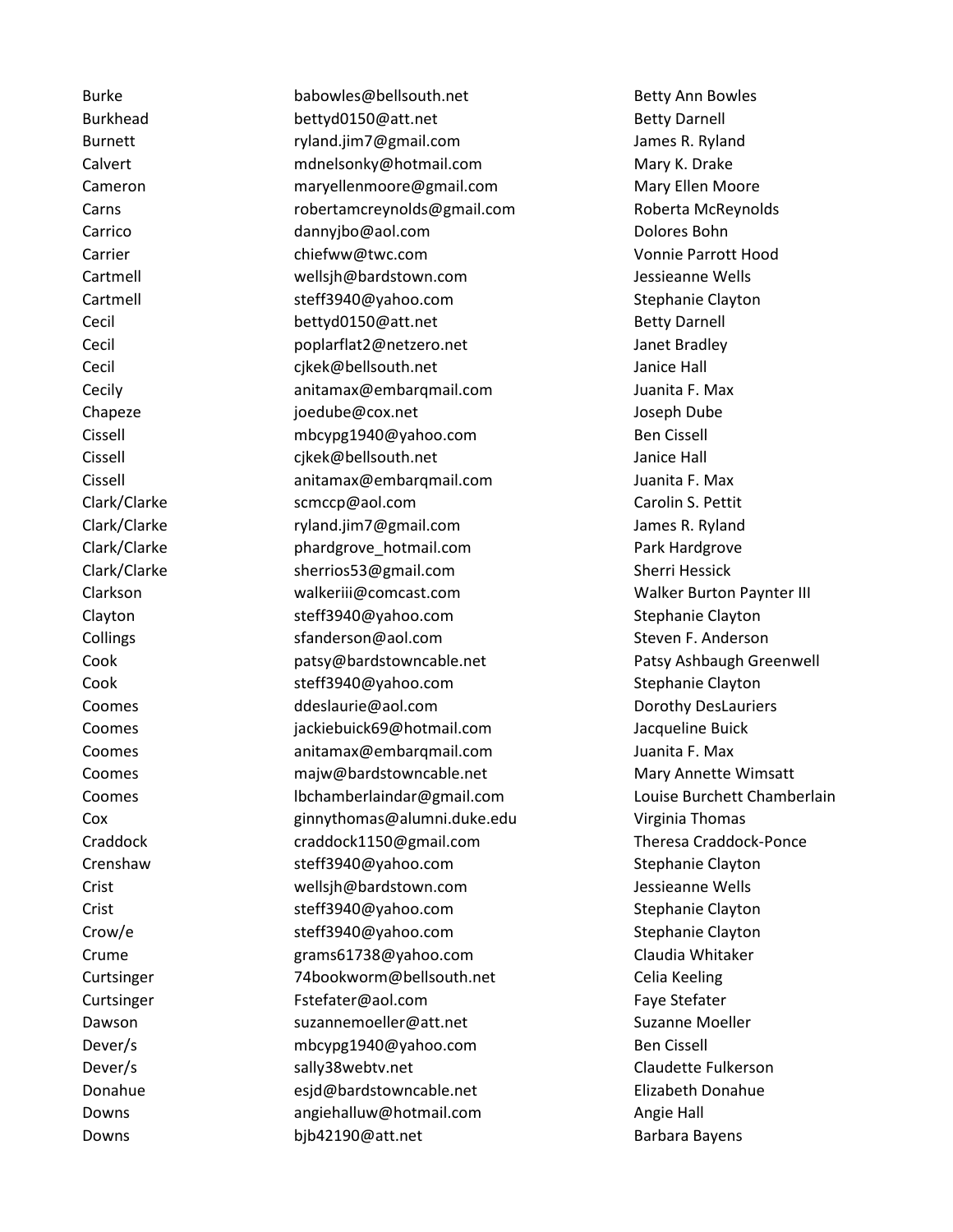Downs rjaneballard@gmail.com Jane Ballard Downs [michaelallentyler@gmail.com](mailto:michaelallentyler@gmail.com) Michael A. Tyler Dragoo [dlkerrick@aol.com](mailto:dlkerrick@aol.com) Dragoo Debby Kerrick Drake mdnelsonky@hotmail.com Mary K. Drake Drury clay\_murphy@hsn.com J. Clay Murphy Dugan babowles@bellsouth.net Betty Ann Bowles Duncan purcell11083@hotmail.com Alice F. Price Duncan judythompsonsteinkamp@gmail.com Judy Thompson Steinkamp Duncan Susanlohr84@gmail.com Susan McClaskey Lohr Dupin annedebber@aol.com Anne Greer Denner Dyer [wgatton@outlook.com](mailto:wgatton@outlook.com) Wanda Gatton Edelen tess.summers@comcast.net Sharon "Tess" Summers Edelen walkeriii@comcast.com Walker Burton Paynter III Edwards fstallings172@gmail.com Faye Jenkins Stallings Elder bettyd0150@att.net Betty Barnell Elder [suzannemoeller@att.net](mailto:suzannemoeller@att.net) Suzanne Moeller Fipps 74bookworm@bellsouth.net Celia Keeling Fogle sherrios53@gmail.com Sherri Hessick Foreman wcschrader3@gmail.com William Schrader III Franklin [74bookworm@bellsouth.net](mailto:ddeslaurie@aol.com) Celia Keeling Frazier [crbrwn91@att.net](mailto:ddeslaurie@aol.com) Connie Jo Newman Brown Frazier [Fstefater@aol.com](mailto:ddeslaurie@aol.com) Faye Stefater Froman [wellsjh@bardstown.com](mailto:ddeslaurie@aol.com) Jessieanne Wells Froman [ginnythomas@alumni.duke.edu](mailto:esjd@bardstowncable.net) Virginia Thomas Fulkerson [babowles@bellsouth.net](mailto:esjd@bardstowncable.net) Betty Ann Bowles Fulkerson [74bookworm@bellsouth.net](mailto:esjd@bardstowncable.net) Celia Keeling Gardener [maryellenmoore@gmail.com](mailto:esjd@bardstowncable.net) Mary Ellen Moore Gardiner walkeriii@comcast.com Walker Burton Paynter III Gordon Fstefater@aol.com Faye Stefater Grable **Grable** [gaildear@bardstowncable.net](mailto:gaildear@bardstowncable.net) Norma Gail Kamer Graves **MrsGenealogy44@aol.com** Patricia C. Rogers Gray robertamcreynolds@gmail.com Roberta McReynolds Green esjd@bardstowncable.net Elizabeth Donahue Green [annieknarf3@gmail.com](mailto:annieknarf3@gmail.com) Anne H. Soro Greenwell **Franklard** rjaneballard@gmail.com and Jane Ballard Greenwell [patsy@bardstowncable.net](mailto:patsy@bardstowncable.net) Patsy Ashbaugh Greenwell Greenwell sherrios53@gmail.com Sherri Hessick Greer/Grier annedenner@aol.com Anne Greer Denner Gwynn walkeriii@comcast.com Walker Burton Paynter III Hagan [wgatton@outlook.com](mailto:wgatton@outlook.com) Wanda Gatton Hagan angiehalluw@hotmail.com Angie Hall Hagan [74bookworm@bellsouth.net](mailto:fstallings172@gmail.com) Celia Keeling Hagan [jackiebuick69@hotmail.com](mailto:fstallings172@gmail.com) Jacqueline Buick Hagan [rjaneballard@gmail.com](mailto:fstallings172@gmail.com) Jane Ballard Hagan [joann.horning@sbcglobal.net](mailto:fstallings172@gmail.com) Jo Ann Hornung Hagan [marykeiser@bbtel.com](mailto:fstallings172@gmail.com) Kathleen Hughes Keiser Hagan [michaelallentyler@gmail.com](mailto:fstallings172@gmail.com) Michael A. Tyler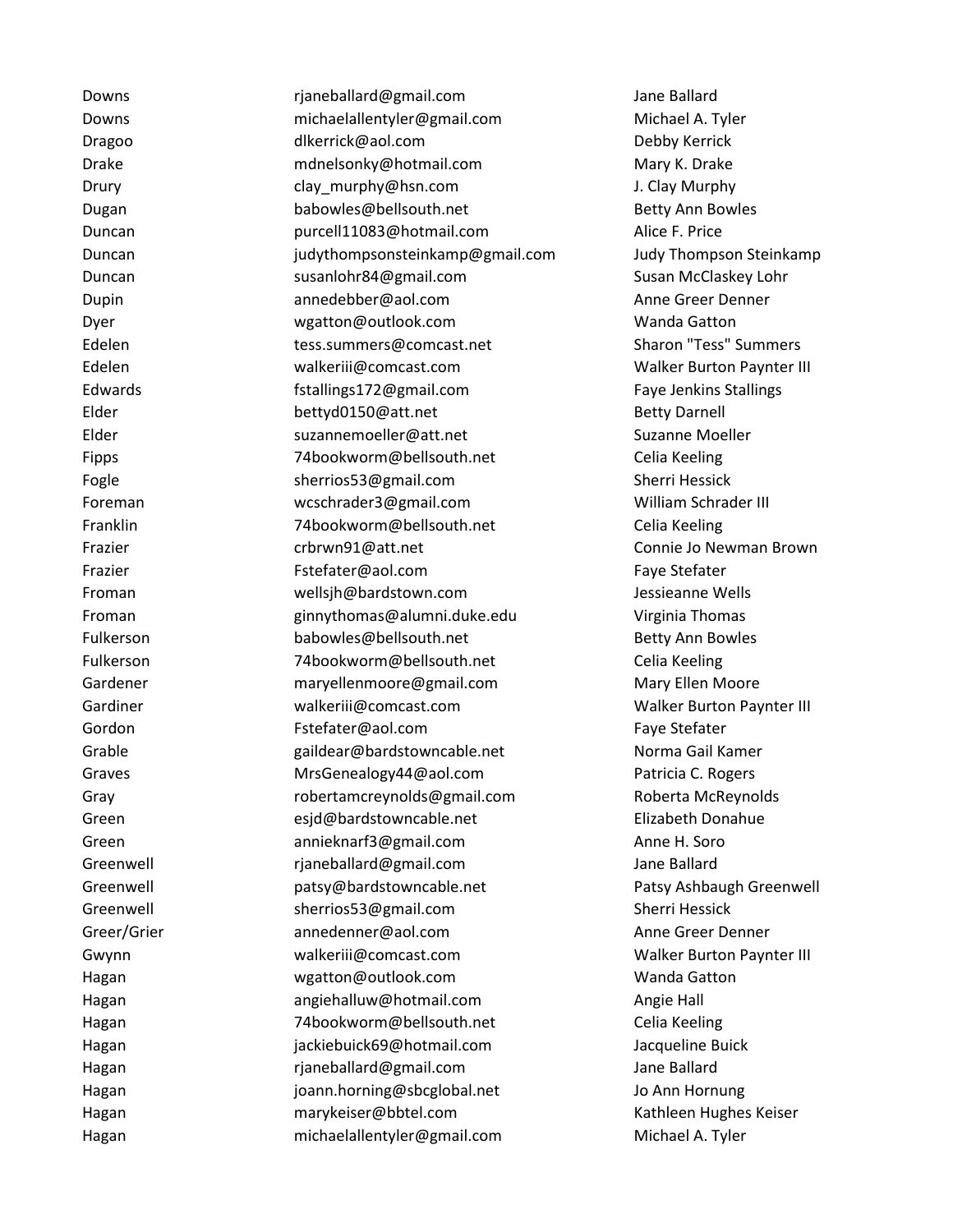Hagan [craddock1150@gmail.com](mailto:craddock1150@gmail.com) Theresa Craddock-Ponce Hahn 74bookworm@bellsouth.net Celia Keeling Hamilton majw@bardstowncable.net Mary Annette Wimsatt Hammer beverlyowen@windstream.net Beverly Alvey Owen Hammond(s) [emtalbott@msn.com](mailto:clay_murphy@hsn.com) Emma McElvaney Talbott Hancock [anitamax@embarqmail.com](mailto:clay_murphy@hsn.com) Juanita F. Max Hardin [Fstefater@aol.com](mailto:clay_murphy@hsn.com) Faye Stefater Hardy wellsjh@bardstown.com Jessieanne Wells Hardy [joann.horning@sbcglobal.net](mailto:jackiebuick69@hotmail.com) Jo Ann Hornung Hardy [ParaleeStansbury@bardstown.com](mailto:jackiebuick69@hotmail.com) Paralee Stansbury Hardy [squirt@windstream.net](mailto:jackiebuick69@hotmail.com) Rosa O'Bryant Hardy [terhat@roadrunner.com](mailto:jackiebuick69@hotmail.com) Terry Hatfield Harned [dwbryant@wowway.com](mailto:dwbryant@wowway.com) David/Marilyn Bryant Harrell **Foxcm3703@embarqmail.com** Cathis Harrell Fox Hasty grams61738@yahoo.com Claudia Whittaker Hayden phayden@pathayden.com Patrick A. Hayden [Hayden/Haydon](mailto:rlkincaid@aol.com) [rlkincaid@aol.com](mailto:rlkincaid@aol.com) Richard Kincaid Haydon maryellenmoore@gmail.com Mary Ellen Moore Hazelwood 74bookworm@bellsouth.net Celia Keeling Heady babowles@bellsouth.net Betty Ann Bowles Heady MrsGenealogy44@aol.com Patricia C. Rogers Heard walkeriii@comcast.net Walker Burton Paynter III Heavenhill [slarson713@aol.com](mailto:slarson713@aol.com) Sheila Larson Helton ParaleeStansbury@bardstown.com Paralee Stansbury Herndon babowles@bellsouth.net Betty Ann Bowles Hibbs **randarn04@gmail.com** Randa D. Hoffman Hibbs steff3940@yahoo.com Stephanie Clayton Hill angiehalluw@hotmail.com Angie Hall Hill cwimp@windstream.net Carolyn Wimp Hite [johnmcgee65@gmail.com](mailto:johnmcgee65@gmail.com) John McGee Hite [ginnythomas@alumni.duke.edu](mailto:ginnythomas@alumni.duke.edu) Virginia Thomas Hobbs jackiebuick69@hotmail.com Jacqueline Buick Hobbs [ginnythomas@alumni.duke.edu](mailto:ginnythomas@alumni.duke.edu) Virginia Thomas Holbert jeanieritchie-blaski@gourdsbyjeanie.org Jeanie Ritchie-Blaski Holtshouser [slarson713@aol.com](mailto:slarson713@aol.com) Sheila Larson Hood [chiefww@twc.com](mailto:chiefww@twc.com) Vonnie Parrott Hood Houck wellsjh@bardstown.com Jessieanne Wells Houghlin [mdnelsonky@hotmail.com](mailto:mdnelsonky@hotmail.com) Mary K. Drake Howard Scmccp@aol.com Carolin S. Pettit Howard [hhoward270@bellsouth.net](mailto:hhoward270@bellsouth.net) Helen C. Howard Howard poplarflat2@netzero.net Janet Bradley Howard marykeiser@bbtel.com Kathleen Hughes Keiser Hubbard suzannelevonian@gmail.com Suzanne Levonian Hughes marykeiser@bbtel.com Kathleen Hughes Keiser Hulse ParaleeStansbury@bardstown.com Paralee Stansbury Hunter **in the internal interval in the internal is a state of the interval interval in the value of the interv** Hurst [maryellenmoore@gmail.com](mailto:maryellenmoore@gmail.com) Mary Ellen Moore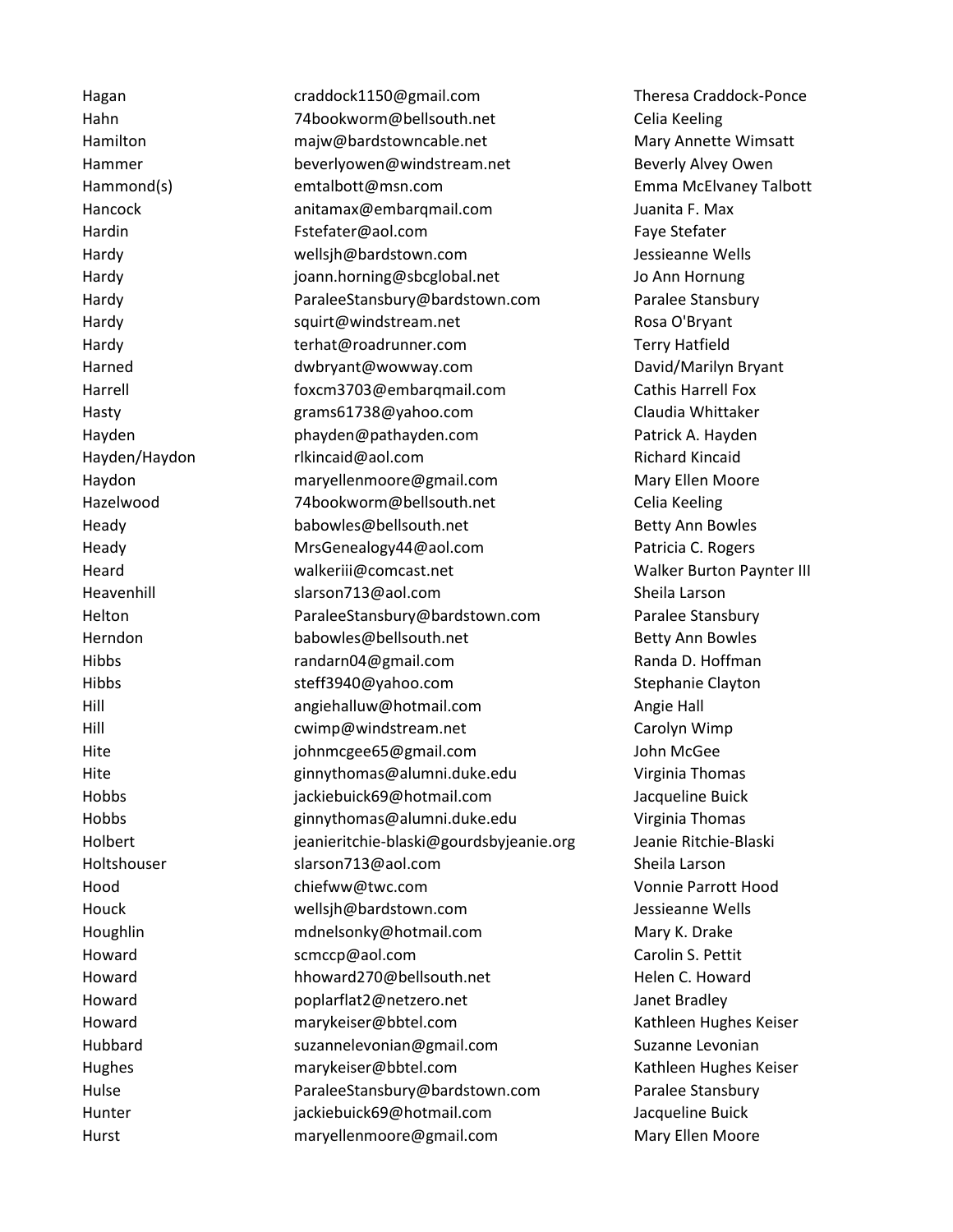Hutchins marykeiser@bbtel.com Kathleen Hughes Keiser Hynes **Example 20** deslaurie@aol.com **Dorothy DesLauriers** because the Dorothy DesLauriers Jenkins [susanlohr84@gmail.com](mailto:susanlohr84@gmail.com) Susan McClaskey Lohr Johnson [dwbryant@wowway.com](mailto:dwbryant@wowway.com) David/Marilyn Bryant Johnson mmbryant@wowway.com Marilyn Bryant Johnson suzannelevonian@gmail.com Suzanne Levonian Johnson [marthajohnsonthomas@gmail.com](mailto:marthajohnsonthomas@gmail.com) Martha J. Thomas Johnson [nancyt@bardstown.com](mailto:nancyt@bardstown.com) Nancy Talbott Johnston [marthajohnsonthomas@gmail.com](mailto:marthajohnsonthomas@gmail.com) Martha J. Thomas Jones [esjd@bardstowncable.net](mailto:esjd@bardstowncable.net) Elizabeth Donahue Jones **Mathem Mary Annette Wimsatt** majw@bardstowncable.net Mary Annette Wimsatt Jupin [michaelallentyler@gmail.com](mailto:michaelallentyler@gmail.com) Michael A. Tyler Jury annedenner@aol.com Anne Greer Denner Keeling T4bookworm@bellsouth.net Celia Keeling Keeling Fstefater@aol.com Faye Stefater Kendall cwimp@windstream.net Carolyn Wimp Kendall 74bookworm@bellsouth.net Celia Keeling Kincaid **Richard Richard Richard Kincaid** [rlkincaid@aol.com](mailto:rlkincaid@aol.com) **Richard Richard Kincaid** Kincheloe angiehalluw@hotmail.com Angie Hall Kincheloe suzannelevonian@gmail.com Suzanne Levonian Kirkpatrick [suzannemoeller@att.net](mailto:suzannemoeller@att.net) Suzanne Moeller Lacefield babowles@bellsouth.net Betty Ann Bowles Ladd beverlyowen@windstream.net Beverly Alvey Owen Lancaster angiehalluw@hotmail.com Angie Hall Lancaster **in the internal is a set of the internal is a set of the internal internal is a set of the internal i** Leake [suzannemoeller@att.net](mailto:suzannemoeller@att.net) Suzanne Moeller Leathers [MrsGenealogy44@aol.com](mailto:MrsGenealogy44@aol.com) Patricia C. Rogers Lewis [susanlohr84@gmail.com](mailto:susanlohr84@gmail.com) Susan McClaskey Lohr Lincoln grams61738@yahoo.com Claudia Whitaker Linton rjlinton@msn.com Richard J. Linton Livers esjd@bardstowncable.net Elizabeth Donahue Loftus [craddock1150@gmail.com](mailto:judythompsonsteinkamp@gmail.com) Theresa Craddock-Ponce Luckett [walkeriii@comcast.net](mailto:judythompsonsteinkamp@gmail.com) Walker Burton Paynter III Lutz **Example 2018** [randarn04@gmail.com](mailto:randarn04@gmail.com) **Randa D. Hoffman** Manakee wellsjh@bardstown.com Jessieanne Wells Marks [annedenner@aol.com](mailto:annedenner@aol.com) Anne Greer Denner Masterson sherrios53@gmail.com Sherri Hessick Mathis [dlkerrick@aol.com](mailto:dlkerrick@aol.com) Debby Kerrick Mattingly **dannyjbo@aol.com** Dolores Bohn **Dolores Bohn** Mattingly **dannyibo@aol.com** Dolores Bohn Mattingly Mattingly [esjd@bardstowncable.net](mailto:mmbryant@wowway.com) Elizabeth Donahue McAdams [michaelallentyler@gmail.com](mailto:mmbryant@wowway.com) Michael A. Tyler McClaskey **Susanlohr84@gmail.com** Susan Susan McClaskey Lohr McCubbins terhat@roadrunner.com Terry Hatfield McCune beverlyowen@windstream.net Beverly Alvey Owen McElvaney emtalbott@msn.com Emma McElvaney Talbott McGee johnmcgee65@gmail.com John McGee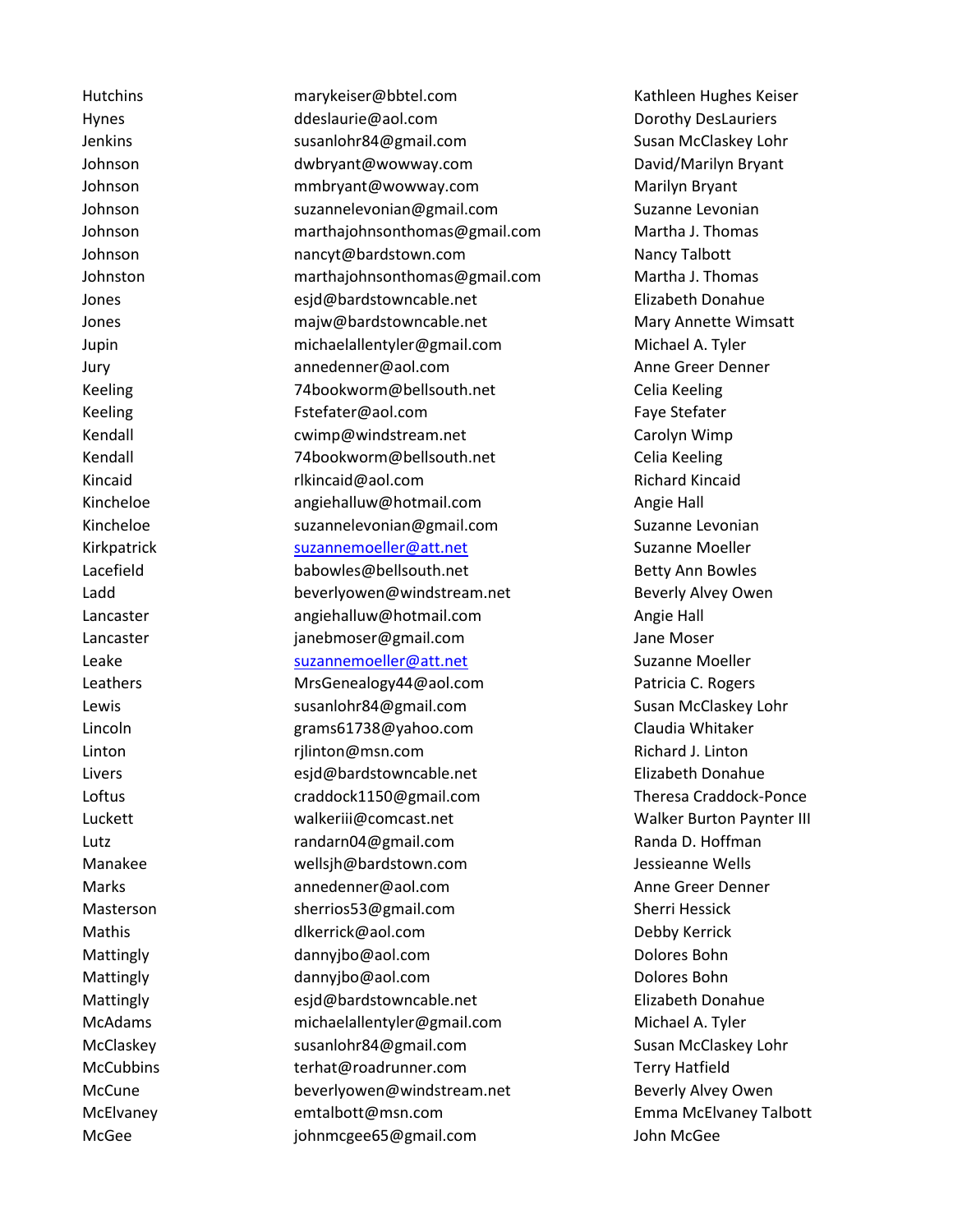McGee [johnmcgee65@gmail.com](mailto:johnmcgee65@gmail.com) John McGee McGee [ginnythomas@alumni.duke.edu](mailto:ginnythomas@alumni.duke.edu) Virginia Thomas McGinnis maryellenmoore@gmail.com Mary Ellen Moore Metcalf/Medcalf suzannelevonian@gmail.com Suzanne Levonian Miles emtalbott@msn.com Emma McElvaney Talbott Miles [shannonsmly@bellsouth.net](mailto:maryellenmoore@gmail.com) Shannon Miles Miles [mcj4817@comcast.net](mailto:mcj4817@comcast.net) Mary Chambers Mary Chambers Milk [phayden@pathayden.com](mailto:maryellenmoore@gmail.com) Patrick A. Hayden Miller [dlkerrick@aol.com](mailto:maryellenmoore@gmail.com) Debby Kerrick Milton [jackiebuick69@hotmail.com](mailto:maryellenmoore@gmail.com) Jacqueline Buick Montgomery **Figure 2018** [Fstefater@aol.com](mailto:maryellenmoore@gmail.com) **Faye Stefater** Faye Stefater Montgomery [joedube@cox.net](mailto:maryellenmoore@gmail.com) Joseph Dube Montgomery **[laquetta3840@att.net](mailto:laquetta3840@att.net)** montgomery laquetta Montgomery Montgomery [wcschrader3@gmail.com](mailto:wcschrader3@gmail.com) William Schrader III Moore [maryellenmoore@gmail.com](mailto:maryellenmoore@gmail.com) Mary Ellen Moore Mudd **[phayden@pathayden.com](mailto:maryellenmoore@gmail.com)** Patrick A. Hayden Murphy clay murphy@hsn.com J. Clay Murphy Murphy shannonsmly@bellsouth.net Shannon Miles Nally/Nalley joedube@cox.net Joseph Dube Neill robertamcreynolds@gmail.com Roberta McReynolds Newman [bjb42190@att.net](mailto:bjb42190@att.net) Barbara Bayens Newman [crbrwn91@att.net](mailto:crbrwn91@att.net) Connie Jo Newman Brown Newton rjaneballard@gmail.com Jane Ballard Noble joann.horning@sbcglobal.net Jo Ann Hornung Norris **Example 3131 Stallings172@gmail.com** Faye Jenkins Stallings Norris poplarflat2@netzero.net Janet Bradley Norris tess.summers@comcast.net Sharon "Tess" Summers O'Bryan beverlyowen@windstream.net Beverly Alvey Owen O'Bryan/O'Bryant squirt@windstream.net Rosa O'Bryant Osborn/Osborne randarn04@gmail.com Randa Hoffman Osborne **Randarnom Randarnom Communist Communist Communist Communist Communist Communist Communist Communist Communist Communist Communist Communist Communist Communist Communist Communist Communist Communist Communist Com** Parrott Chiefww@twc.com Chiefww@twc.com Vonnie Parrott Hood Parsons [annieknarf3@gmail.com](mailto:annieknarf3@gmail.com) Anne H. Soro Payne **angiehalluw@hotmail.com** Angie Hall Peake [marthajohnsonthomas@gmail.com](mailto:marthajohnsonthomas@gmail.com) Martha J. Thomas Peak/Peake sherrios53@gmail.com Sherri Hessick Peyton **beverlyowen@windstream.net** Beverly Beverly Alvey Owen Phillips **dannyjbo@aol.com** Dolores Bohn **Dolores Bohn** Phillips **[dannyjbo@aol.com](mailto:dannyjbo@aol.com)** Dolores Bohn **Dolores Bohn** Polk/Polke lyn rosboro@hotmail.com Lynda I. Rosborough Porter monomorphic mdnelsonky@hotmail.com Mary K. Drake Pottenger/Pottinger janebmoser@gmail.com Jane Moser Powell scmccp@aol.com Carolin S. Pettit Powers joann.horning@sbcglobal.net Jo Ann Hornung Price [wgatton@outlook.com](mailto:wgatton@outlook.com) Wanda Gatton Price **purcell11083@hotmail.com** Alice F. Price Price **Fig. 2018** Faye Jenkins Stallings 172@gmail.com Faye Jenkins Stallings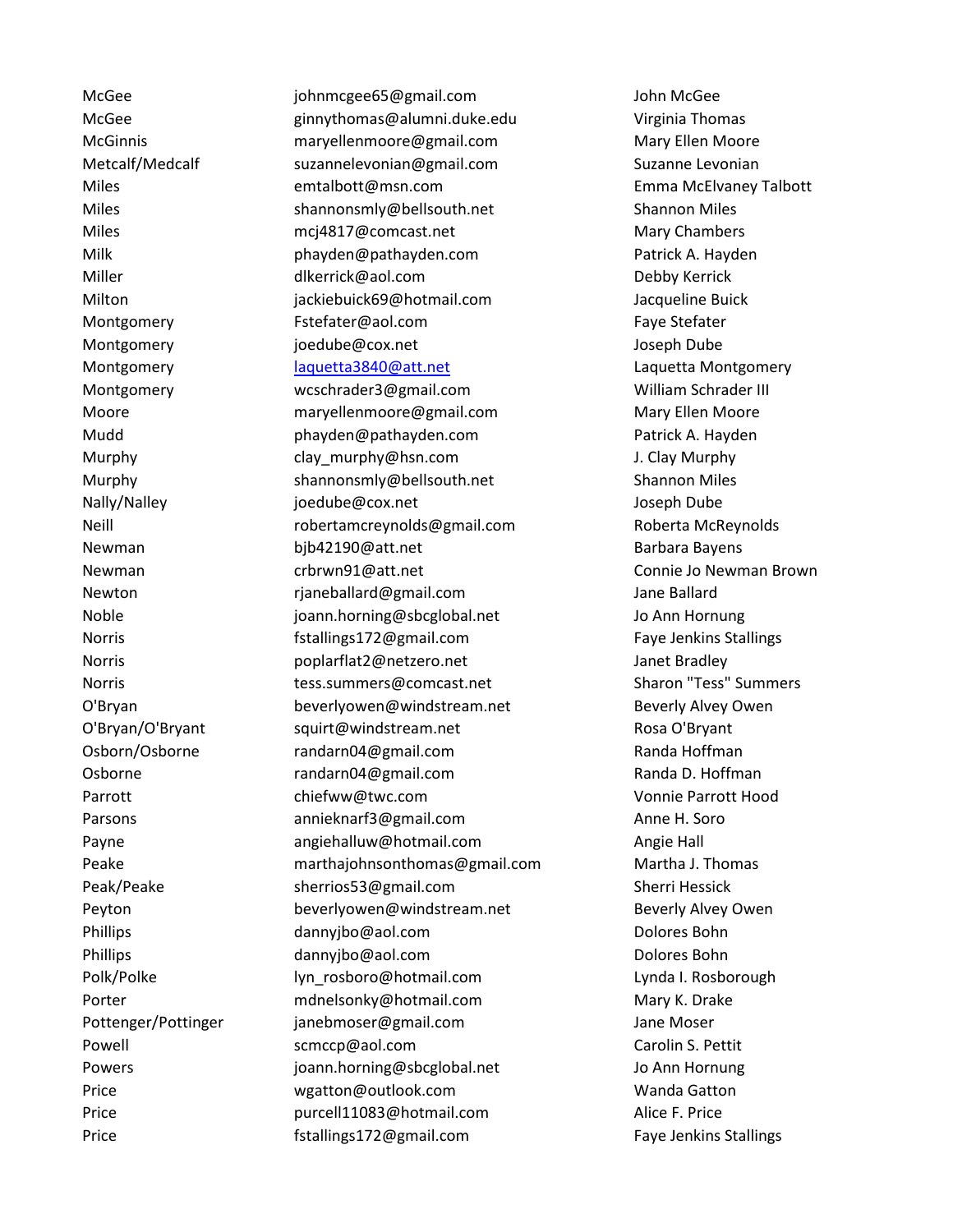Price jeanieritchie-blaski@gourdsbyjeanie.org Jeanie Ritchie-Blaski Purcell purcell11083@hotmail.com Alice F. Price Rapier **maryellenmoore@gmail.com** Mary Ellen Moore Rapier walkeriii@comcast.net Walker Burton Paynter III Reddy **beverlyowen@windstream.net** Beverly Alvey Owen Rhodes **Suzannemoeller@att.net** Suzanne Moeller Ritchie im ieanieritchie-blaski@gourdsbyjeanie.org Jeanie Ritchie-Blaski Ritchie [michaelallentyler@gmail.com](mailto:michaelallentyler@gmail.com) Michael A. Tyler Ritchie terhat@roadrunner.com Terry Hatfield Robby walkeriii@comcast.net Walker Burton Paynter III Roberts [joann.horning@sbcglobal.net](mailto:randarn04@gmail.com) Jo Ann Hornung Roberts [judythompsonsteinkamp@gmail.com](mailto:randarn04@gmail.com) Judy Thompson Steinkamp Roberts [suzannelevonian@gmail.com](mailto:randarn04@gmail.com) Suzanne Levonian Robinson [mcj4817@comcast.net](mailto:mcj4817@comcast.net) Mary Chambers Rogers/Rodgers [MrsGenealogy44@aol.com](mailto:randarn04@gmail.com) Patricia C. Rogers Rose **Rose** [ddeslaurie@aol.com](mailto:randarn04@gmail.com) **Dorothy DesLauriers Dorothy DesLauriers** Ross Fater For Face Stefater Controller Controller Controller Face Stefater Paye Stefater Rosson (Rawson) fstallings172@gmail.com Faye Jenkins Stallings Rouse **beverlyowen@windstream.net** Beverly Alvey Owen Rubel joedube@cox.net Joseph Dube Russell [dannyjbo@aol.com](mailto:robertamcreynolds@gmail.com) Dolores Bohn Ryland [ryland.jim7@gmail.com](mailto:robertamcreynolds@gmail.com) James R. Ryland Samuels wellsjh@bardstown.com Jessieanne Wells Sands **74bookworm@bellsouth.net** Celia Keeling Saunders anitamax@embarqmail.com Juanita F. Max Scott walkeriii@comcast.net Walker Burton Paynter III Seay Seay steff3940@yahoo.com Stephanie Clayton Shawler mmbryant@wowway.com Marilyn Bryant Shehan annedenner@aol.com Anne Greer Denner Shehan **ParaleeStansbury@bardstown.com** Paralee Stansbury Shelburne [wcschrader3@gmail.com](mailto:tess.summers@comcast.net) William Schrader III Shields [74bookworm@bellsouth.net](mailto:tess.summers@comcast.net) Celia Keeling Shields Fstefater@aol.com Faye Stefater Simmons judythompsonsteinkamp@gmail.com Judy Thompson Steinkamp Simms joedube@cox.net Joseph Dube Singleton **Faye Jenkins Stallings172@gmail.com** Faye Jenkins Stallings Smith [wgatton@outlook.com](mailto:wgatton@outlook.com) Wanda Gatton Wanda Gatton Smith Something School.com Carolin S. Pettit Studies Smith Smith [dannyjbo@aol.com](mailto:sherrios53@gmail.com) Dolores Bohn Smith [majw@bardstowncable.net](mailto:sherrios53@gmail.com) Mary Annette Wimsatt Smith terhat@roadrunner.com Terry Hatfield Snider mdnelsonky@hotmail.com Mary K. Drake Snider [steff3940@yahoo.com](mailto:steff3940@yahoo.com) Stephanie Clayton Snider/Snyder MrsGenealogy44@aol.com Patricia C. Rogers Spalding industrial intervals are generally parameter of the Moser Spalding Spalding in the Moser Spale Moser Spalding walker.nan@insightbb.com Janet Bradley Spalding maryellenmoore@gmail.com Mary Ellen Moore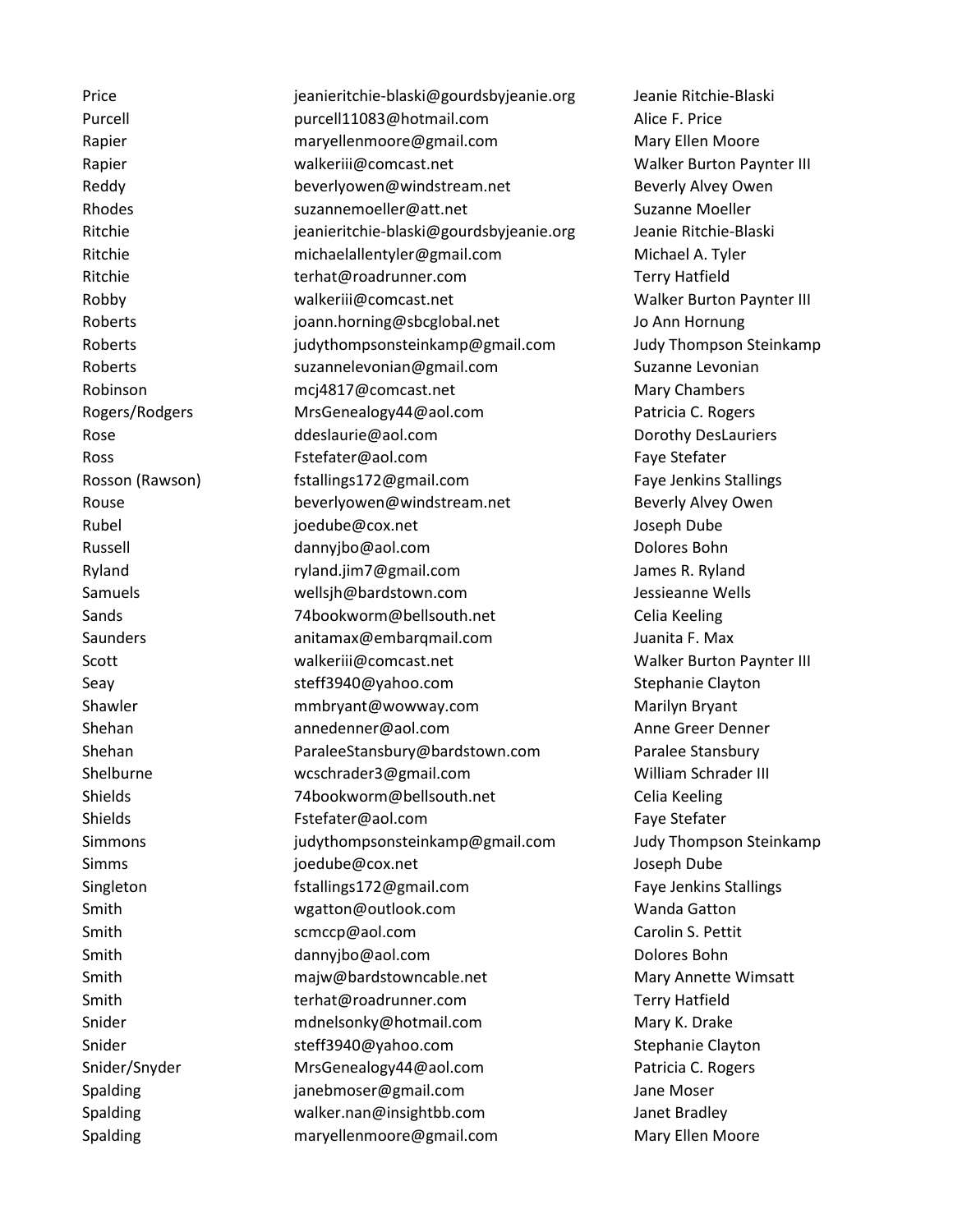Spalding entitled by phayden@pathayden.com **Patrick A. Hayden** Spencer purcell11083@hotmail.com Alice F. Price Sprigg [dianemackler@gmail.com](mailto:dianemackler@gmail.com) Joe Mackler Stallard wellsjh@bardstown.com Jessieanne Wells Stansbury ParaleeStansbury@bardstown.com Paralee Stansbury Steinkamp [judythompsonsteinkamp@gmail.com](mailto:judythompsonsteinkamp@gmail.com) Judy Thompson Steinkamp Stewart/Stuart joann.horning@sbcglobal.net Jo Ann Hornung Stillwell babowles@bellsouth.net Betty Ann Bowles Stone wellsjh@bardstown.com Jessieanne Wells Stone Susanlohr84@gmail.com Susan McClaskey Lohr Stoner wellsjh@bardstown.com Jessieanne Wells Stratford and sally38webtv.net Claudette Fulkerson Stuart in the stuart stuart of the space of the proportional stuart stuart of the Jo Ann Hornung Stump **batsy@bardstowncable.net** Patsy Ashbaugh Greenwell Sturgeon babowles@bellsouth.net Betty Ann Bowles Summers janettodd@aol.com Janet S. Todd Sutcliffe [walkeriii@comcast.com](mailto:suzannelevonian@gmail.com) Walker Burton Paynter III Sutherland [maryellenmoore@gmail.com](mailto:suzannelevonian@gmail.com) Mary Ellen Moore Talbott **[nancyt@bardstown.com](mailto:nancyt@bardstown.com)** Nancy Talbott Nancy Talbott Taylor [74bookworm@bellsouth.net](mailto:suzannelevonian@gmail.com) Celia Keeling Tennell [scmccp@aol.com](mailto:suzannelevonian@gmail.com) Carolin S. Pettit Thompson dannyjbo@aol.com Dolores Bohn Thompson ddeslaurie@aol.com Dorothy DesLauriers and Dorothy DesLauriers Thompson emtalbott@msn.com Emma McElvaney Talbott Thompson clay murphy@hsn.com J. Clay Murphy Thompson rjaneballard@gmail.com Jane Ballard Thrilkeld [randarn04@gmail.com](mailto:craddock1150@gmail.com) Randa Hoffman Trent [shannonsmly@bellsouth.net](mailto:craddock1150@gmail.com) Shannon Miles Troutman [dwbryant@wowway.com](mailto:craddock1150@gmail.com) David/Marilyn Bryant Troutman [sfanderson@aol.com](mailto:sfanderson@aol.com) Steven F. Anderson Truax **babowles@bellsouth.net** Betty Ann Bowles Upton steff3940@yahoo.com Stephanie Clayton Vessels angiehalluw@hotmail.com Angie Hall Vittitoe poplarflat2@netzero.net Janet Bradley Vowels/Vowles fstallings172@gmail.com Faye Jenkins Stallings Vowels/Vowles clay\_murphy@hsn.com J. Clay Murphy Vowels/Vowles [mmbryant@wowway.com](mailto:chiefww@twc.com) Marilyn Bryant Weaver [mcj4817@comcast.net](mailto:mcj4817@comcast.net) Mary Chambers Weller [wellsjh@bardstown.com](mailto:chiefww@twc.com) Jessieanne Wells Weller **Gailth and State and Team** [gaildear@bardstowncable.net](mailto:chiefww@twc.com) **Norma Gail Kamer** Weller **National ParaleeStansbury@bardstown.com** Paralee Stansbury Weller **Randary Randarn04@gmail.com** Randa D. Hoffman West **[beverlyowen@windstream.net](mailto:beverlyowen@windstream.net)** Beverly Alvey Owen Wethington beverlyowen@windstream.net Beverly Alvey Owen Whalen **being poplarflat2@netzero.net** and the Haley Janet Bradley Wheeler majw@bardstowncable.net Mary Annette Wimsatt Wheeler **ParaleeStansbury@bardstown.com** Paralee Stansbury